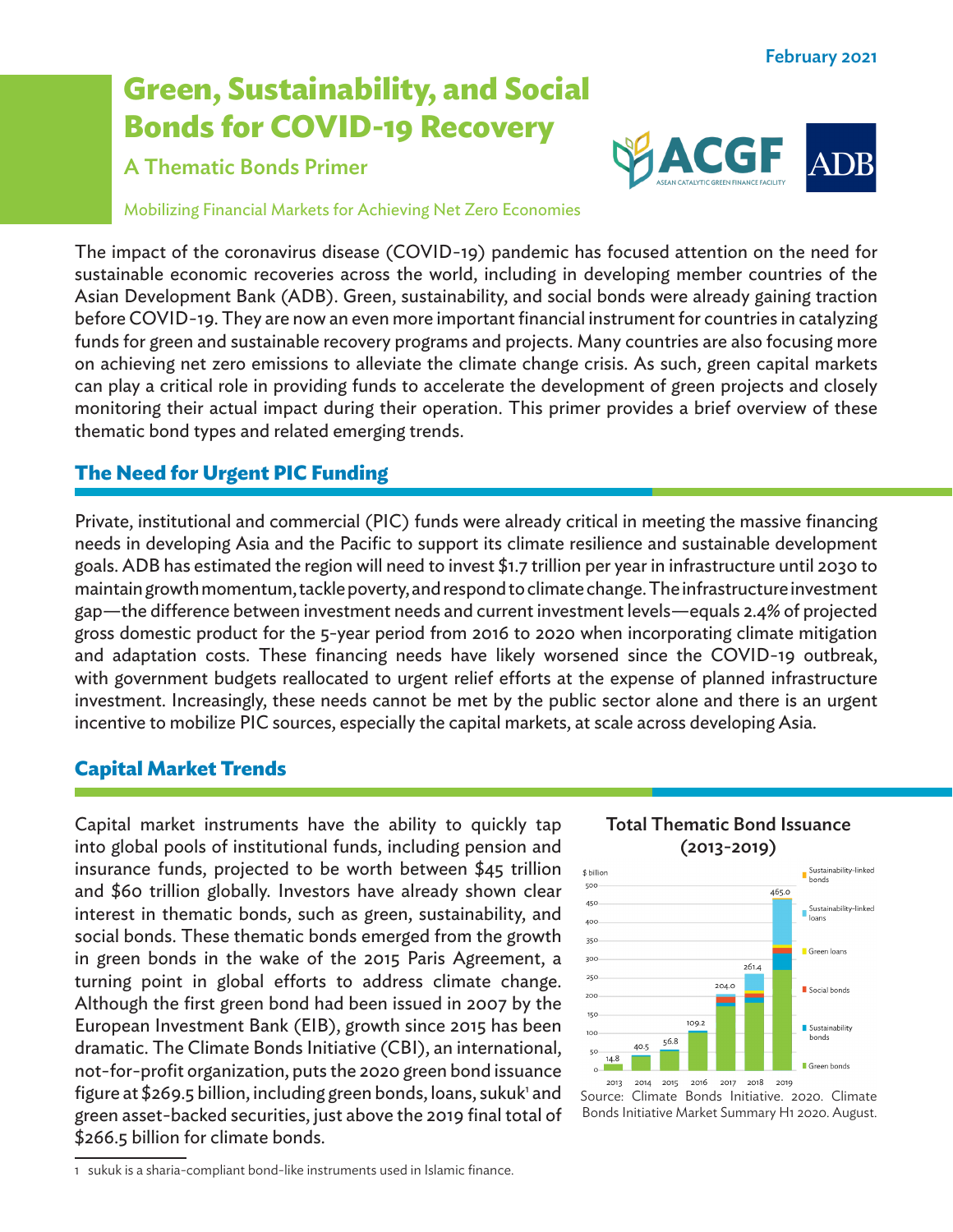According to credit rating agency Moody's, global sustainability bond issuance reached nearly \$100 billion in the second quarter of 2020, a quarterly record and 65% higher than the first quarter. Record quarterly issuance of both social bonds at \$33 billion and sustainability bonds at \$19.1 billion, accounted for the strong total. Global social bond issuance reached \$41.9 billion in the first half of 2020, a 376% increase over the same period the previous year. Combined green, social, and sustainability bond issuance jumped dramatically in 2019 to \$465 billion.

Social Bonds Total Issuance



Note: Full year data presented for 2015-2018. For 2020, data covers from 22 January to 22 July.

Immediately after the outbreak of the COVID-19 pandemic, the green bond market has been overshadowed by social and sustainable bonds, driven by an increasing need for financing

inclusive and poverty alleviation projects, as well as to meet the approaching United Nations Sustainable Development Goals (SDGs). Climate-related or green bonds are now once again being put forward by global leaders as key to green recoveries.

Sustainable Bonds Overview



Source: Refinitiv. 2020. Sustainable Finance Review 1H 2020.

# **Thematic Bonds Explained**

There are a variety of terms currently for bonds and other debt issuances with environment, social, and governance (ESG) components. Some thematic bond issuances address environmental concerns (green bonds, blue or water bonds, and forest bonds), while others are named after target sectors for which the financing is being raised (education, affordable housing, and gender, for example). Still others are known as sustainability or SDG-linked bonds or loans, to signal commitments by the issuer to specific themes, or to one or more of the SDGs.

**Green bonds** were created to fund projects that have positive environmental outcomes or contribute to climate change reduction. Certain green bonds are aligned with the Green Bond Principles of the International Capital Market Association (ICMA). Green bond taxonomies can indicate the sectors eligible for financing from bond proceeds and include renewable energy, energy efficiency, pollution prevention and control, urban and mass transit, circular economy adapted products, green buildings, and marine protection.

Source: BloombergNEF. 2020.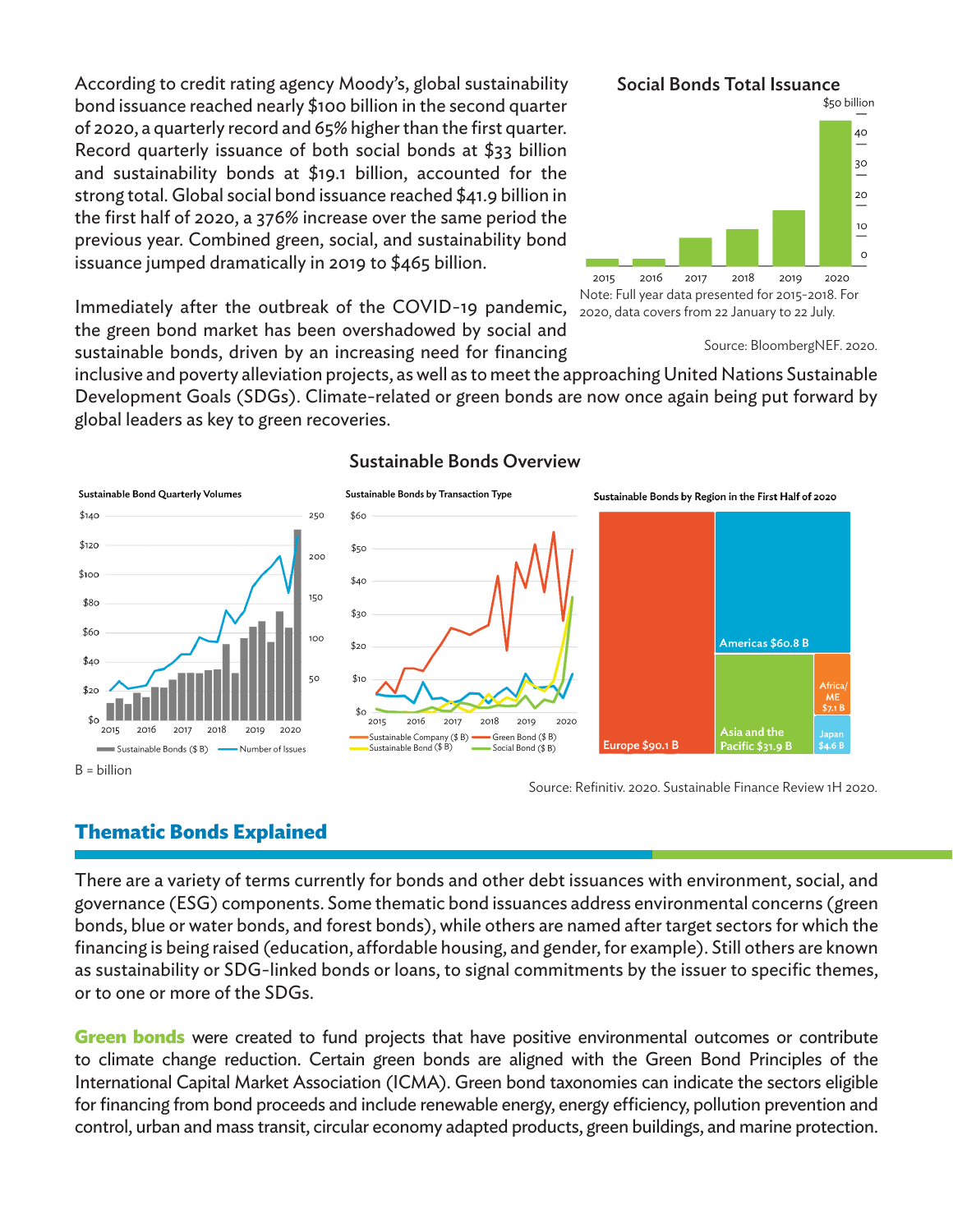The majority of green bonds issued are green "use-of-proceeds" or asset-linked bonds. Proceeds from these bonds are earmarked for green projects but are backed by the issuer's entire balance sheet. There have also been green use-of-proceeds revenue bonds, green project bonds, and green securitized bonds.

**Sustainability bonds** are bond instruments where the proceeds will be exclusively applied to finance or refinance a combination of green and social projects. Sustainability bonds are usually aligned with the ICMA's Sustainable Bond Guidelines or the Sustainability Bond Principles. Sustainability-linked bonds are a variant where the financing or structuring of the bond's coupon rate is linked to the entity's achievement of set key peformance indicators and environmental and/or ESG objectives, failing which there is an uptick of the coupon rate as a penalty. These are also aligned to the ICMA's Sustainability Bond principles.

**Social bonds** are use-of-proceeds bonds that raise funds for new and existing projects with positive social outcomes. Social project categories include affordable basic infrastructure, access to essential services, affordable housing, employment generation, food security, and socioeconomic advancement.

**Transition bonds** are a relatively new class of bonds that aim to help companies in industries with high greenhouse gas (GHG) emissions (known as brown industries) raise capital specifically to finance decarbonisation. Given the urgency of meeting the Paris Agreement's temperature targets, it is seen as imperative that dirty industries transition rapidly from brown to green to make mitigation targets feasible.

# **Types of Bonds**

While green bonds have matured to incorporate different structures over the years, the overview below is relevant to sustainability or social bonds with applicable principles and frameworks applied to useof-proceeds. There have been several examples over the years, both in the private and public sectors, as well as multilateral development bank issuers that have utilized one or many of the examples below.

| Type                                   | Proceeds of bond sale                                                                             | Debt recourse                                                                                                                                                                               |
|----------------------------------------|---------------------------------------------------------------------------------------------------|---------------------------------------------------------------------------------------------------------------------------------------------------------------------------------------------|
| Use of proceeds bond                   | Earmarked for eligible<br>projects                                                                | Recourse to the issuer: same credit rating<br>applies as issuer's other bonds.                                                                                                              |
| Use of proceeds<br>revenue bond or ABS | Earmarked for refinancing<br>projects                                                             | Revenue streams from the issuers through fees,<br>taxes etc. are collateral for the debt.                                                                                                   |
| Project bond                           | Ring-fenced for specific<br>underlying project(s)                                                 | Recourse is only to the project's assets and<br>balance sheet.                                                                                                                              |
| Securitisation (ABS)<br>bond           | Refinanced portfolios of<br>projects or proceeds are<br>earmarked for green or<br>social projects | Recourse is to a group of projects that have<br>been grouped together (e.g. solar leases or<br>green mortgages).                                                                            |
| Covered bond                           | Earmarked for eligible<br>projects included in the<br>covered pool                                | Recourse to the issuer and if the issuer is unable<br>to repay the bond, to the covered pool.                                                                                               |
| Loan                                   | Earmarked for eligible<br>projects or secured on<br>eligible assets                               | Full recourse to the borrower(s) in the case of<br>unsecured loans. Recourse to the collateral in<br>the case of secured loans but may also feature<br>limited recourse to the borrower(s). |
|                                        | Other debt instruments Earmarked for eligible projects                                            |                                                                                                                                                                                             |

ABS = asset-backed securities Source: ASEAN Green Financial Instruments Guide - Climate Bonds Initiative 2019.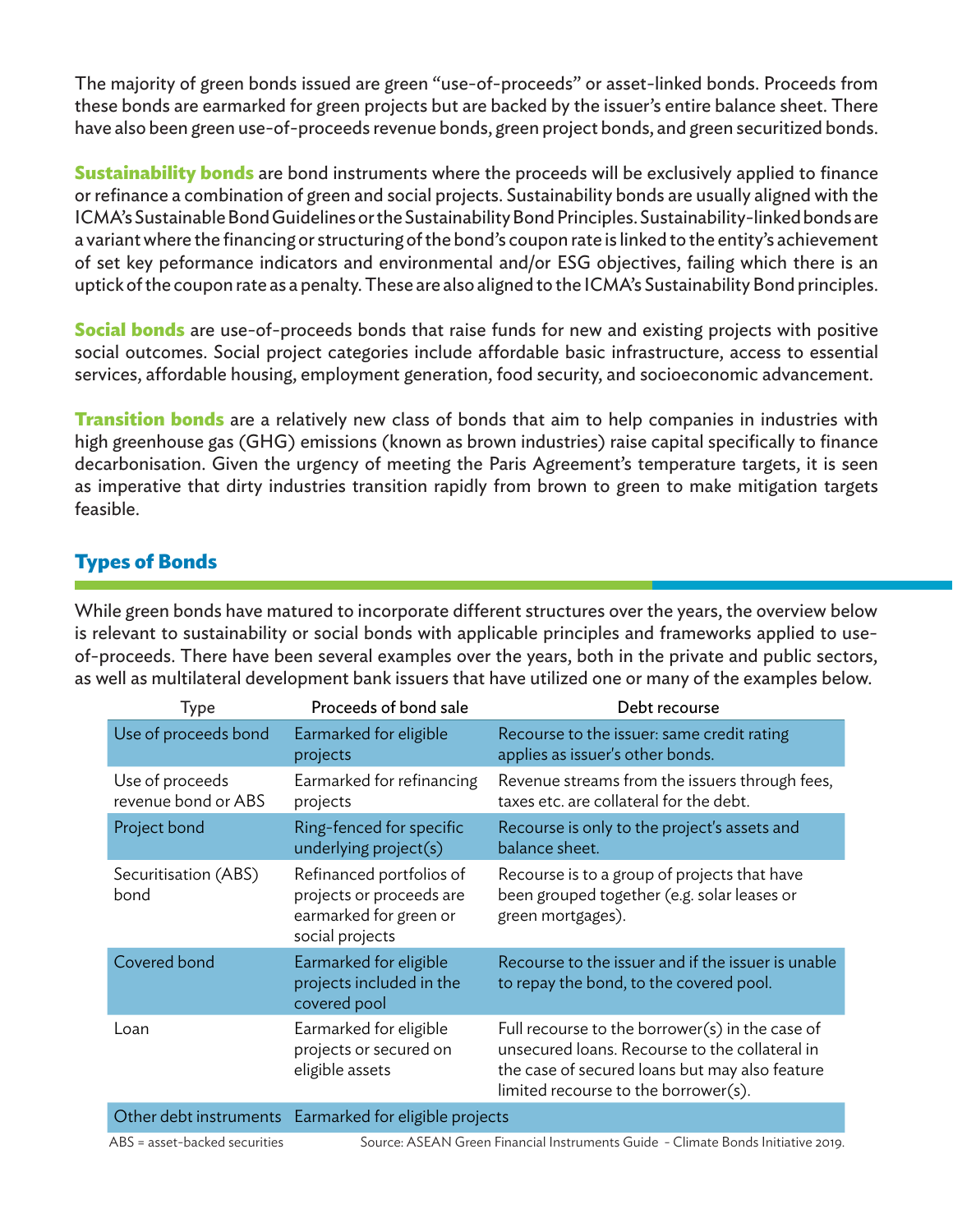Sustainable investment assets reached \$30.7 trillion at the start of 2018, a growth of 34% in 2 years in the five major markets of the United States, Europe, Japan, Canada, and Australia and New Zealand. With the Action Plan on Sustainable Finance moving capital markets toward green investment and the recent ratification of the Sustainable Finance taxonomy at the European Union parliament, momentum can be expected to grow further.

Source: GSI-Alliance. 2018. Global Sustainable Investment Review.

Anecdotal evidence suggests that there are investors with ready capital that can be used for sustainable and green projects and businesses if the supply and appropriate investment opportunities are properly presented. The Amundi Planet Emerging Green One fund jointly promoted by the International Finance Corporation (IFC) and Amundi Asset Management, is an example of an IFI enabled vehicle. It raised over \$1.4 billion for investment, with the IFC having identified an opportunity as large as \$29 trillion in emerging markets that could be funded by both green and non-green bonds.

Investors such as PIMCO, one of the biggest bond managers in the world, sees SDG bonds as a positive emerging trend and welcomes the two main instruments and structures currently in the market. These are the use-of-proceeds approach and the linking of the covenant of the bond to the issuer's commitment to tackling climate change or promoting the SDGs. The consensus seems to be that green and social bonds are important ways of growing the bond market, particularly in developing economies. PIMCO's particular focus is on how the climate and sustainable strategies of issuers are aligned to their wider corporate strategies and PIMCO's ESG policy as an investor.

# **Issuer Perspective: The Supply**

Issuers, whether governments or the private sector, can benefit reputationally by showcasing their commitment to social, sustainable, and environmental causes and raise their profile accordingly in the market. Being seen as an organization or sovereign supporting the SDGs or Paris Agreement targets could also increase the size of the investor base issuers can access. This is because more and more investors are allocating finance to these causes, as ethical investing gains traction globally or sources like pension funds, on behalf of whom investors are working, prioritize such investments. A growth in corporate transparency and media focus on the ethics of investing have also driven interest in green and social instruments. This can also have a positive effect on their book building during issuances as well as the long-term cost of capital, as they enter the market again for issuances and re-financing needs. Evidence also suggests that investment funds deemed socially responsible hold 13.5% of outstanding green bonds while just 0.6% of ordinary bonds are held by these funds, according to the Brookings Institution.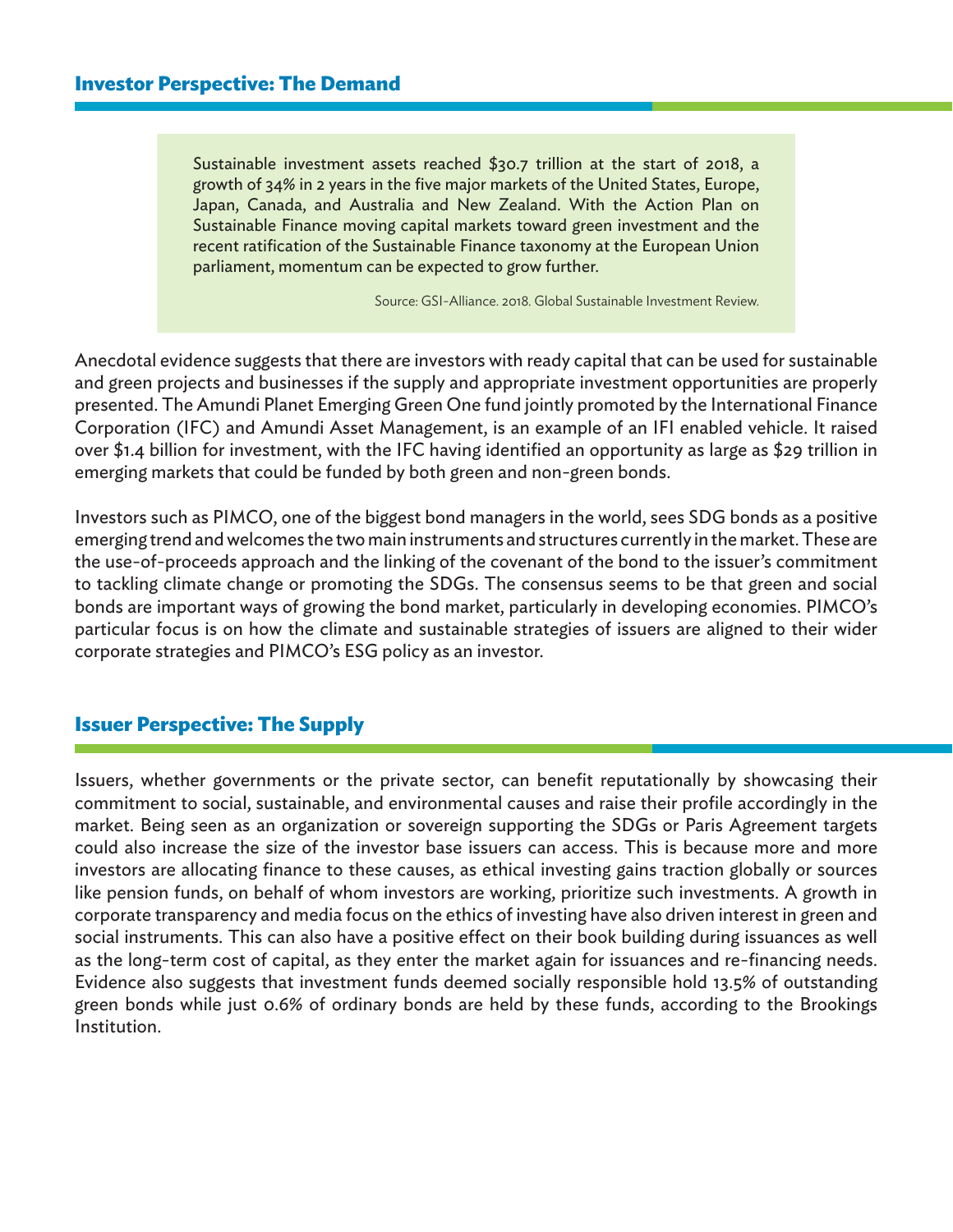### **Steps to Issuing a Bond**

Although green, social and sustainability bonds are no different from normal bonds as far as the transaction process goes (i.e., appointing a banker, arranger, rating agency, etc.), there are some key strategic and process issues that distinguish them from conventional bonds. The schematic below summarises the key factors to be considered.

### Bond Issuance Flowchart

#### **PRE-ISSUANCE STEPS**



#### **ISSUANCE AND POST-ISSUANCE**



Source: ASEAN Catalytic Green Finance Facility.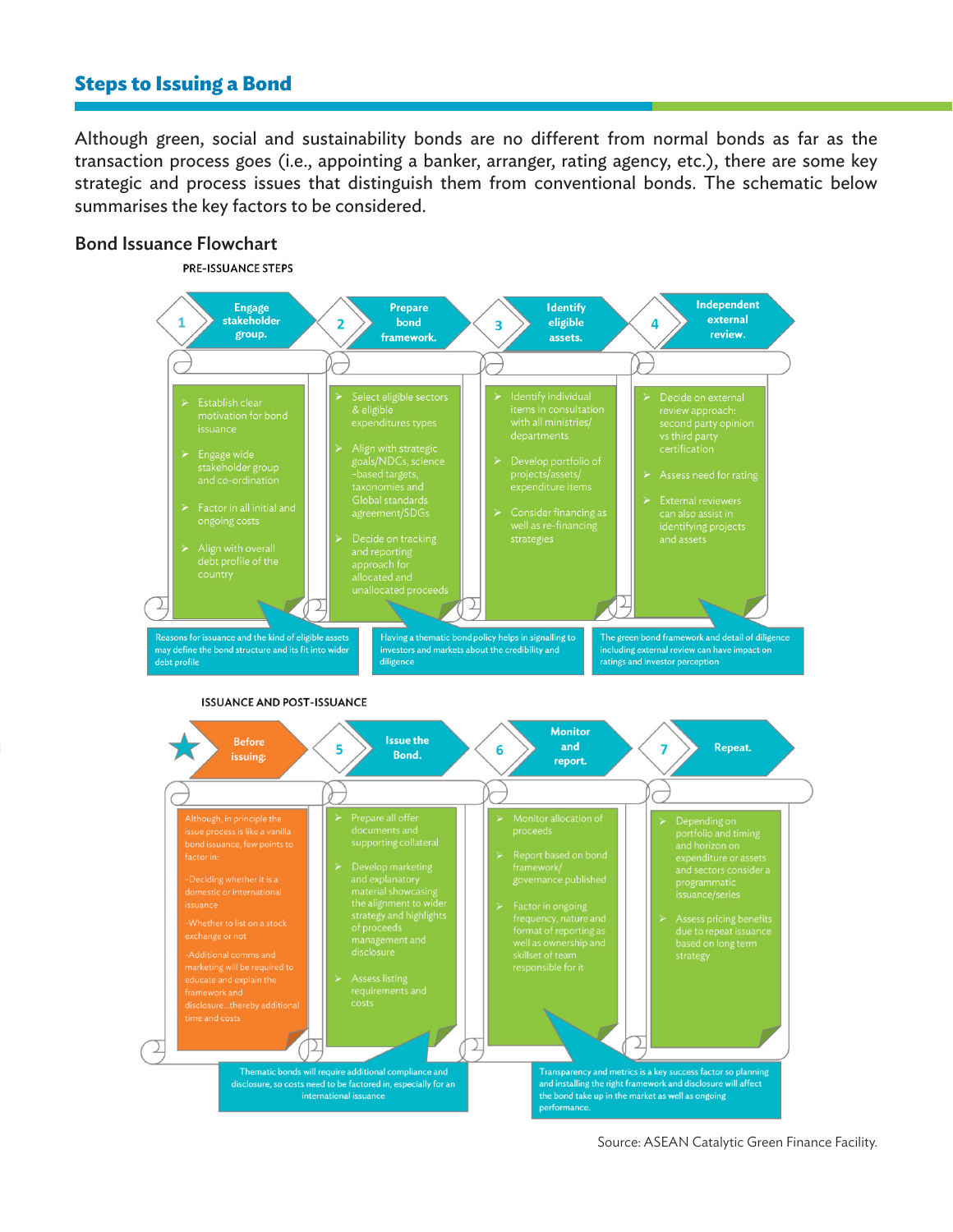### **Global Standards and Frameworks: Building Credibility**

To promote integrity, grow the thematic bond market and encourage investment, there's a clear need for principles to be adhered to in designing such bonds. The Green Bond Principles, the Social Bond Principles, and the Sustainability Bond Guidelines, collectively referred to as 'the principles' have become the leading framework globally for the issuance of thematic bonds. The ICMA serves as secretariat, assuming administrative duties and providing guidance for the governance of the principles. As the principles are designed to be industry wide, bond issuers, investors and banks are invited to participate.

As administrator of the ASEAN Infrastructure Fund (AIF), ADB has developed a set of Investment Principles and Eligibility Criteria for its ASEAN Catalytic Green Finance Facility (ACGF) that provides clear eligibility criteria for financing green infrastructure and projects.

### **Moving Forward**

One of the main challenges in scaling up capital market issuances is the preparation involved. This includes assessing and improving issuer credit ratings and governance aspects; the underlying quality of subprojects; adherence to green, sustainability, or other principles; market sizing; and the timing of issuance. Critically, in the longer-term it is necessary for issuance of such bonds to extend to stateowned enterprises (SOEs) and local governments, bringing financial rigor and discipline to such entities. ADB and the ACGF can help in a number of these areas through its technical assistance and lending products. Their support to Thailand's capital markets is a recent example.

> ADB's Private Sector Operations Department has been supporting green finance development in Thailand. Projects include:

- The THB5 billion (\$155 million) purchase of Thailand's B.Grimm Power Public Company Limited's maiden 5-year and 7-year green bonds in 2018. These are the first certified climate bonds to be issued in Thailand.
- The purchase of a THB3 billion (\$100 million) tranche within Energy Absolute's maiden green bond issuance of THB10 billion (\$330 million) in 2019.

Source: ASEAN Catalytic Green Finance Facility.